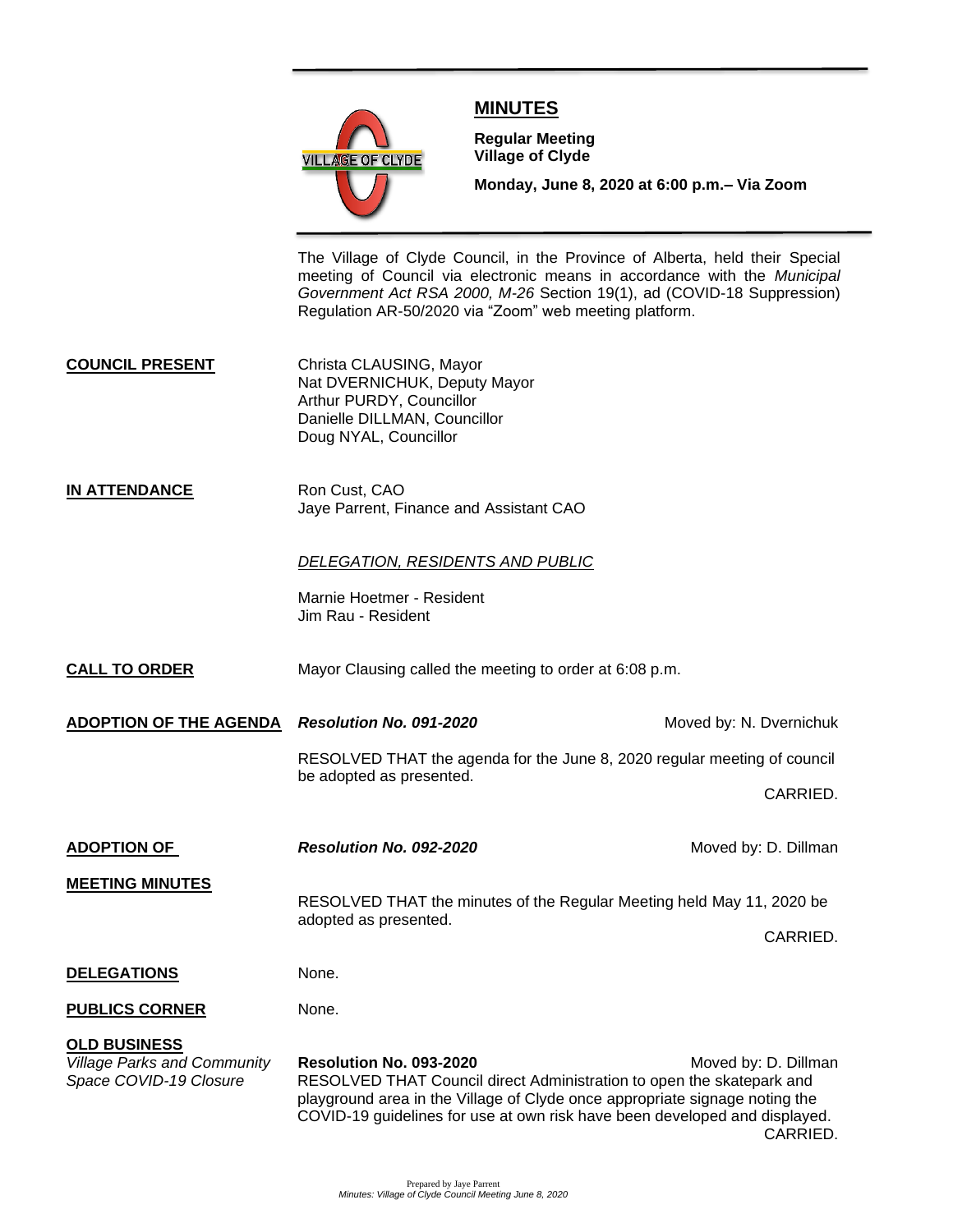|                                                                                                            | forward for consideration at the July 13. 2020 Regular Meeting of Council.<br>CARRIED.                                                                                                                                                                                                                                                                                                                                                                                                                 |  |
|------------------------------------------------------------------------------------------------------------|--------------------------------------------------------------------------------------------------------------------------------------------------------------------------------------------------------------------------------------------------------------------------------------------------------------------------------------------------------------------------------------------------------------------------------------------------------------------------------------------------------|--|
|                                                                                                            | Resolution No. 095-2020<br>Moved by: D. Nyal<br>RESOLVED THAT Council advise of the re-opening of the Gymkhana grounds<br>for use by the local Gymkhana Club while practicing proper social distancing<br>measures and while following the direction of the Chief Medical Officer of<br>Health and recommendations as developed by Alberta Health Services.<br>CARRIED.                                                                                                                                |  |
| RFD 2020-06-01<br><b>FCSS Agreement and</b><br>Administrative Memorandum<br>Of Understanding,              | Resolution No. 096-2020<br>Moved by: D. Nyal<br>RESOLVED THAT Council direct Administration to execute the signing of the<br>amended Westlock and District Family and Community Support Services<br>Program Agreement between the Town of Westlock, Westlock County and the<br>Village of Clyde; and further directs Village of Clyde CAO to sign off on the<br>Administrative Memorandum of Understanding relating to the Joint Agreement<br>For the delivery of a regional FCSS Program.<br>CARRIED. |  |
| <b>NEW BUSINESS</b><br><b>Utility System Update</b><br><b>Briefing Note</b>                                | Resolution No. 097-2020<br>Moved by: D. Nyal<br>RESOLVED THAT Council direct accept the Utility Collection Principals<br>Briefing Note and direct Administration to move forward with the process as<br>as outlines therein.<br>CARRIED.                                                                                                                                                                                                                                                               |  |
| RFD 2020-06-02<br>Rates of Taxation and<br>Unpaid Tax Penalty for the<br>Year 2020<br>Bylaw No. 2020-06-01 | Resolution No. 098-2020<br>Moved by: D. Dillman<br>RESOLVED THAT Council complete first reading of the Rates of Taxation and<br>Unpaid Tax Penalty for the Year 2020 Bylaw No. Bylaw No. 2020-06-01<br>CARRIED.                                                                                                                                                                                                                                                                                        |  |
|                                                                                                            | Moved by: C. Clausing<br>Resolution No. 099-2020<br>RESOLVED THAT Council complete second reading of the Rates of Taxation<br>and Unpaid Tax Penalty for the Year 2020 Bylaw No. Bylaw No. 2020-06-01<br>CARRIED.                                                                                                                                                                                                                                                                                      |  |

**Resolution No. 100-2020** Moved by: A. Purdy RESOLVED THAT Council provide unanimous consent to proceed with third reading of the Rates of Taxation and Unpaid Tax Penalty for the Year 2020 Bylaw No. Bylaw No. 2020-06-01 CARRIED.

**Resolution No. 101-2020** Moved by: N. Dvernichuk RESOLVED THAT Council complete third and final reading of the Rates of Taxation and Unpaid Tax Penalty for the Year 2020 Bylaw No. Bylaw No. 2020-06-01

**RFD 2020-06-03 Resolution No. 102-2020 Resolution No. 102-2020** Moved by: D. Dillman *Borderlands Emergency* RESOLVED THAT Council accept and execute signing of the Borderlands *Emergency Management* Emergency Management Mutual Aid Agreement as presented.

*Mutual Aid Agreement* CARRIED.

CARRIED.

**Resolution No. 094-2020** Moved by: D. Nyal RESOLVED THAT Council maintain the closure of the Village of Clyde Campground for public use and request that Administration bring this item forward for consideration at the July 13. 2020 Regular Meeting of Council. ED.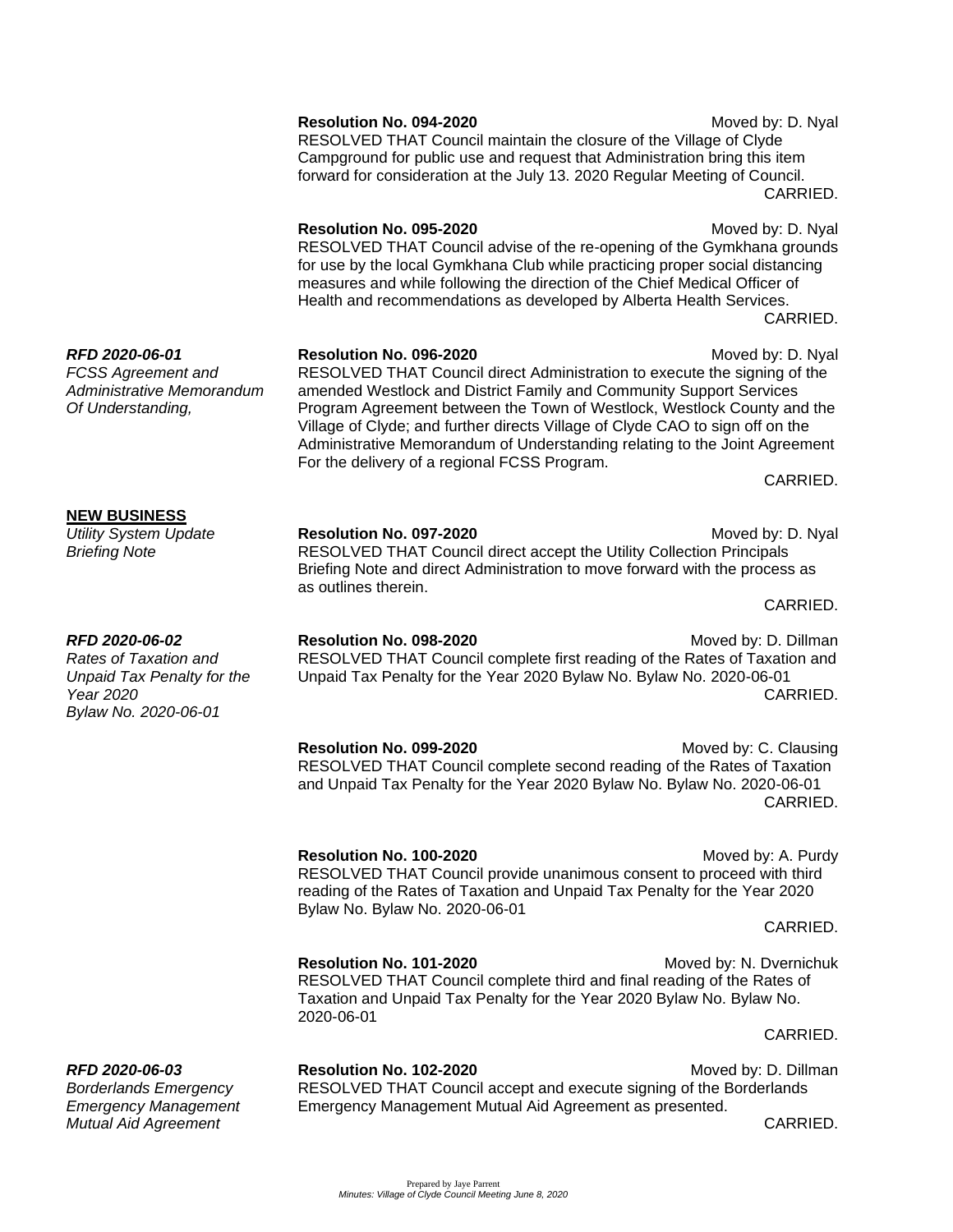| RFD 2020-06-04<br>Drainage Project Approval                                 | <b>Resolution No. 103-2020</b><br>RESOLVED THAT Council approve the 2020 Drainage Projects proposed this<br>year within the approved 2020 Capital budget which extends to project<br>numbers DD-101-2020, DD102-2020, and projects DD104 through 108-2020,<br>with an intent to revisit the need for project 103-2020 in the fall or the 2021<br>Capital Project year.        | Moved by: D. Nyal<br>CARRIED.                                                            |  |
|-----------------------------------------------------------------------------|-------------------------------------------------------------------------------------------------------------------------------------------------------------------------------------------------------------------------------------------------------------------------------------------------------------------------------------------------------------------------------|------------------------------------------------------------------------------------------|--|
| RFD-2020-06-05<br>Sidewalk Capital Project<br><b>Re-Allocation Approval</b> | Resolution No. 104-2020<br>RESOLVED THAT Council approve a re-allocation of funds for the 2020<br>Sidewalk and Road Rehabilitation Projects as follows:<br>2020 Sidewalk Budget Allocations Phase 2 & 3                                                                                                                                                                       | Moved by: D. Nyal                                                                        |  |
|                                                                             | Jo's Concrete Projects as bid for 6 projects: (Awarded)<br>Tech Committee Instruction for Phase 3-50 <sup>th</sup> street additional work<br>2020 construction:<br>Jo's Concrete Total as per new contract:<br>Rite-way Concrete Fire Station & Public Works (Awarded)<br>Contingency 2020 @ 2% of \$151,269.80<br>Adjusted Sidewalk projects 2020 Phase 2 & 3 not to exceed: | \$13,280.00<br>\$123,109.80<br>\$136,389.80<br>\$14,880.00<br>\$3,023.96<br>\$154,293.76 |  |
|                                                                             | <b>Total 2020 Proposed adjusted Sidewalk Capital Expenditure</b><br>\$154,293.76;<br>and further to re-allocate the 2019 MSI Capital Deferred Revenue of \$153,857.00<br>from the 2020 Water and Sewer Utility component of the 2020 Capital Budget to<br>Sidewalk and Road Rehabilitation project Capital Budget allocation for 2020.<br>CARRIED.                            |                                                                                          |  |
|                                                                             | Resolution No. 105-2020<br>RESOLVED THAT Council direct Administration to allocate up to \$20,000.00<br>from the re-allocated Sidewalk and Road Rehabilitation portion of the 2019<br>MSI Capital Funding to complete the sidewalk repairs from the senior citizens<br>center to 47avenue.                                                                                    | Moved by: D. Nyal<br>CARRIED.                                                            |  |
| <b>CLOSED SESSION</b>                                                       | Resolution No. 106-2020<br>RESOLVED THAT Village of Clyde Council enter into to Closed Session under<br>FOIP section 27(1), Privileged Information at 7:17 p.m.                                                                                                                                                                                                               | Moved by: C. Clausing<br>CARRIED.                                                        |  |
|                                                                             | Resolution No. 107-2020<br>RESOLVED THAT Village of Clyde Council return to an open meeting at 8:18<br>p.m.                                                                                                                                                                                                                                                                   | Moved by: C. Clausing<br>CARRIED.                                                        |  |
|                                                                             | Resolution No. 108-2020<br>RESOLVED THAT the Mayor and one Councillor investigate the complaint<br>received in accordance with the Council Code of Conduct Bylaw No. 2018-03<br>and report to Council with the findings.                                                                                                                                                      | Moved by: A. Purdy                                                                       |  |
|                                                                             | Resolution No. 109-2020<br>RESOLVED THAT Council has reviewed the responses to the Briefing note<br>which was submitted to the Westlock Regional Water Service Commission and<br>directs Administration to provide a written response thanking them for the<br>information.                                                                                                   | CARRIED.<br>Moved by: D. Nyal                                                            |  |
|                                                                             |                                                                                                                                                                                                                                                                                                                                                                               | CARRIED.                                                                                 |  |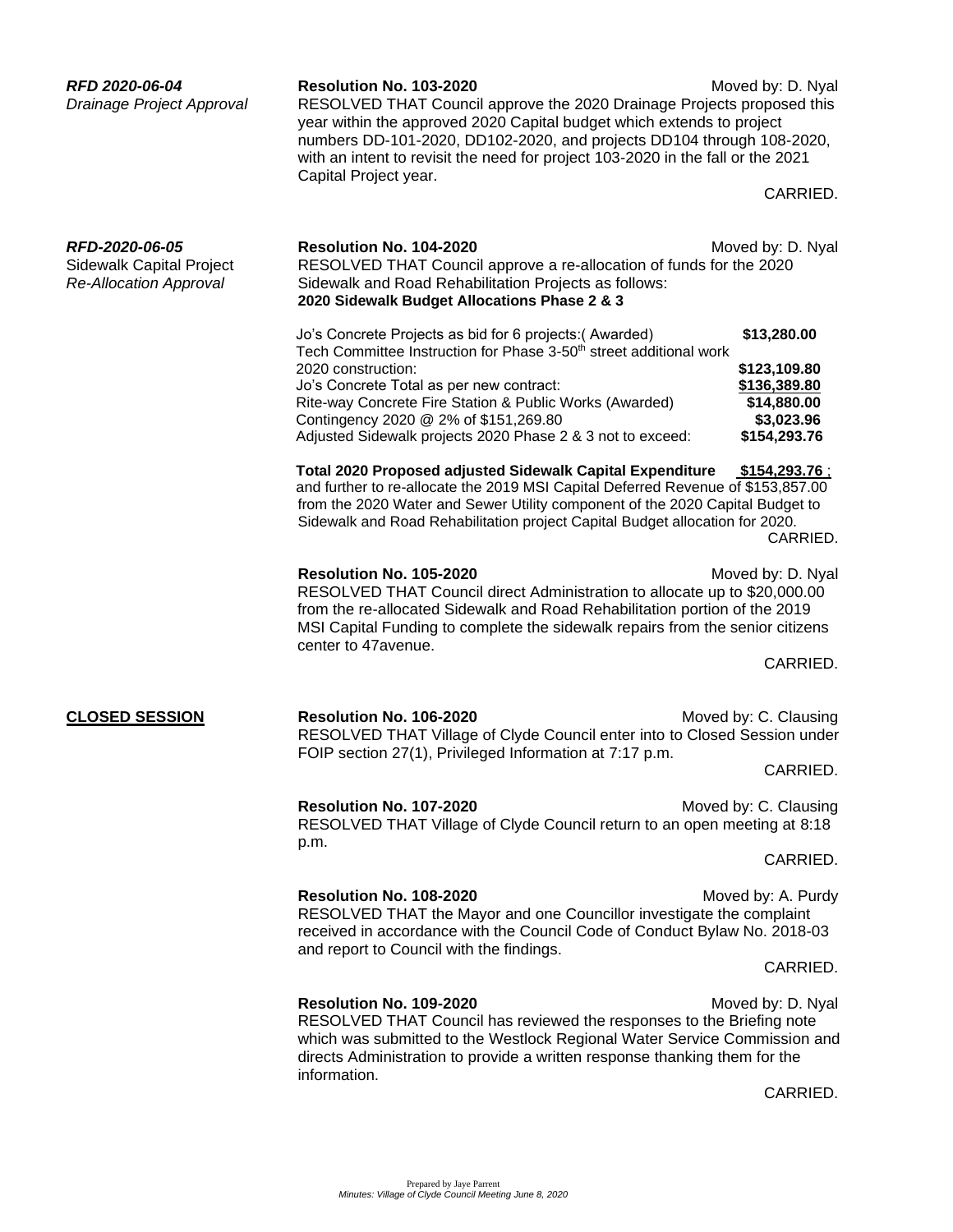| <b>FINANCIALS</b>                                         | Resolution No. 110-2020<br>RESOLVED THAT Council accept the May 2020 Bank Reconciliation, May<br>2020 accounts payable Cheque list and May 31, 2020 Year to Date Trial<br>Balance as presented.                                                                                                                                                   | Moved by: D. Nyal<br>CARRIED.  |
|-----------------------------------------------------------|---------------------------------------------------------------------------------------------------------------------------------------------------------------------------------------------------------------------------------------------------------------------------------------------------------------------------------------------------|--------------------------------|
| <b>CAO REPORTS</b>                                        | Resolution No. 111-2020<br>RESOLVED THAT Council accept the CAO Report and Action List for May<br>2020 as presented.                                                                                                                                                                                                                              | Moved by: A. Purdy<br>CARRIED. |
| <b>COUNCIL REPORTS</b>                                    |                                                                                                                                                                                                                                                                                                                                                   |                                |
| Appointments:<br><b>Mayor Clausing</b>                    | Westlock FCSS - Meeting was held May 13, 2020. Next meeting Wednesday<br>June 10, 2020.<br>Joint Services/Regional Collaboration Committee - Nothing to report, no<br>meeting held.<br>Inter Collaborate Framework Committee - Nothing to report, no meeting held.<br>Fire, Emergency and Disaster Services - Nothing to report, no meeting held. |                                |
| Deputy Mayor Dvernichuk                                   | GROWTH ALBERTA - Nothing to report, no meeting held.<br>Joint Services / Regional Collaboration Committee - Nothing to report, no<br>meeting held.<br>Yellowhead Regional Library - Next meeting is scheduled for June 22, 2020.                                                                                                                  |                                |
| <b>Councillor Nyal</b>                                    | Clyde and District Ag Society - Meeting held.<br>Homeland Housing Board - Nothing to report, no meeting held.<br>Inter Collaboration Framework - Nothing to report, no meeting held.                                                                                                                                                              |                                |
| <b>Councillor Purdy</b>                                   | Westlock Regional Waste Management Commission - Next meeting June 19,<br>2020.<br>Fire, Emergency and Disaster Services - Nothing to report, no meeting held.                                                                                                                                                                                     |                                |
| <b>Councillor Dillman</b>                                 | Westlock Regional Water Services Commission - Meeting was held on May<br>20, 2020. Next meeting is scheduled for June 24, 2020.<br>Fire, Emergency and Disaster Services - Nothing to report, no meeting held.                                                                                                                                    |                                |
|                                                           | Resolution No. 112-2020<br>RESOLVED THAT Council accept the Councillor reports as presented.                                                                                                                                                                                                                                                      | Moved by: D. Dillman           |
| <b>MEETINGS AND ITEMS</b><br><b>FORTHCOMING</b>           | Fire, Emergency and Disaster Service Meeting - To be held monthly on the<br>second Tuesday of the month at 5:30 p.m., with the exception of the first<br>meeting which will be held on Monday, June 16, 2020 at 5:30 p.m.                                                                                                                         |                                |
| <b>COUNCIL AGENDA AND</b><br><b>REQUEST FOR DECISIONS</b> | None provided.                                                                                                                                                                                                                                                                                                                                    |                                |
| <b>CORRESPONDENCE</b>                                     | Resolution No. 113-2020<br>RESOLVED THAT Council accept the correspondence from AUPE dated May<br>15, 2020, Memorandum from the Chief Medical Officer of Health regarding<br>Municipal Council and Committee Meeting dated May 26, 2020 and the email                                                                                             | Moved by: N. Dvernichuk        |